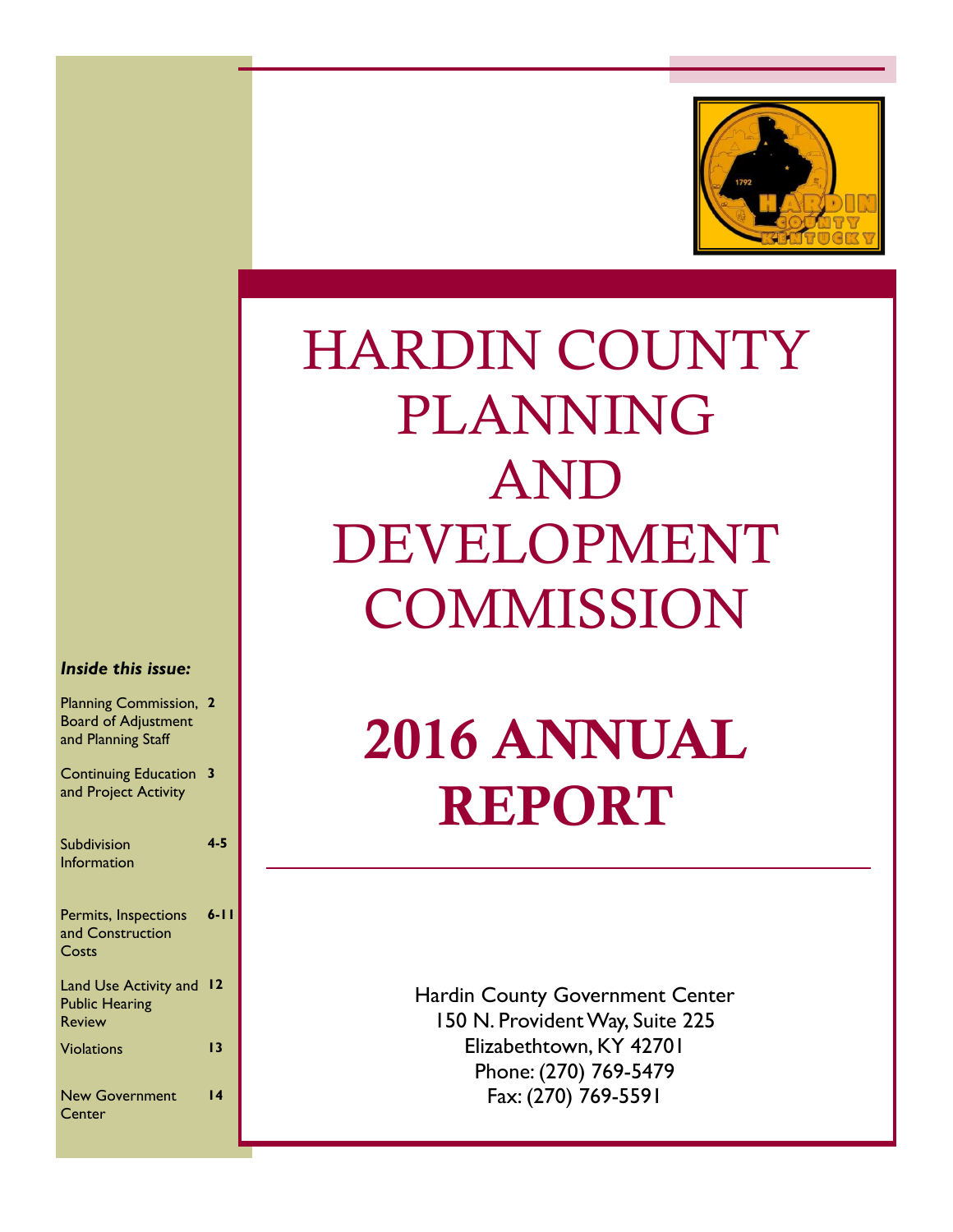## Planning Commission Members

Mark Hinton, Chairman Greg Lowe, Vice Chairman Larry B. Jaggers, II, Secretary Steve Steck, Member Danny Percell, Sr., Member

## Board of Adjustment Members

Robert A. Krausman, Chairman Greg Youngblood, Vice Chairman Steve Steck, Secretary

## Planning Commission Staff

Wesley T. Wright - Director Adam C. King, AICP—Assistant Director Susan Bowen – Administrative Assistant Melissa Wilson – Planning Assistant Madeline Hornback – KBC Coordinator David Veirs – Electrical Inspector Ed Bryan – Building Inspector Jimmy Morgan – Building Inspector, Part time Hardin County Attorney's Office – Legal Counsel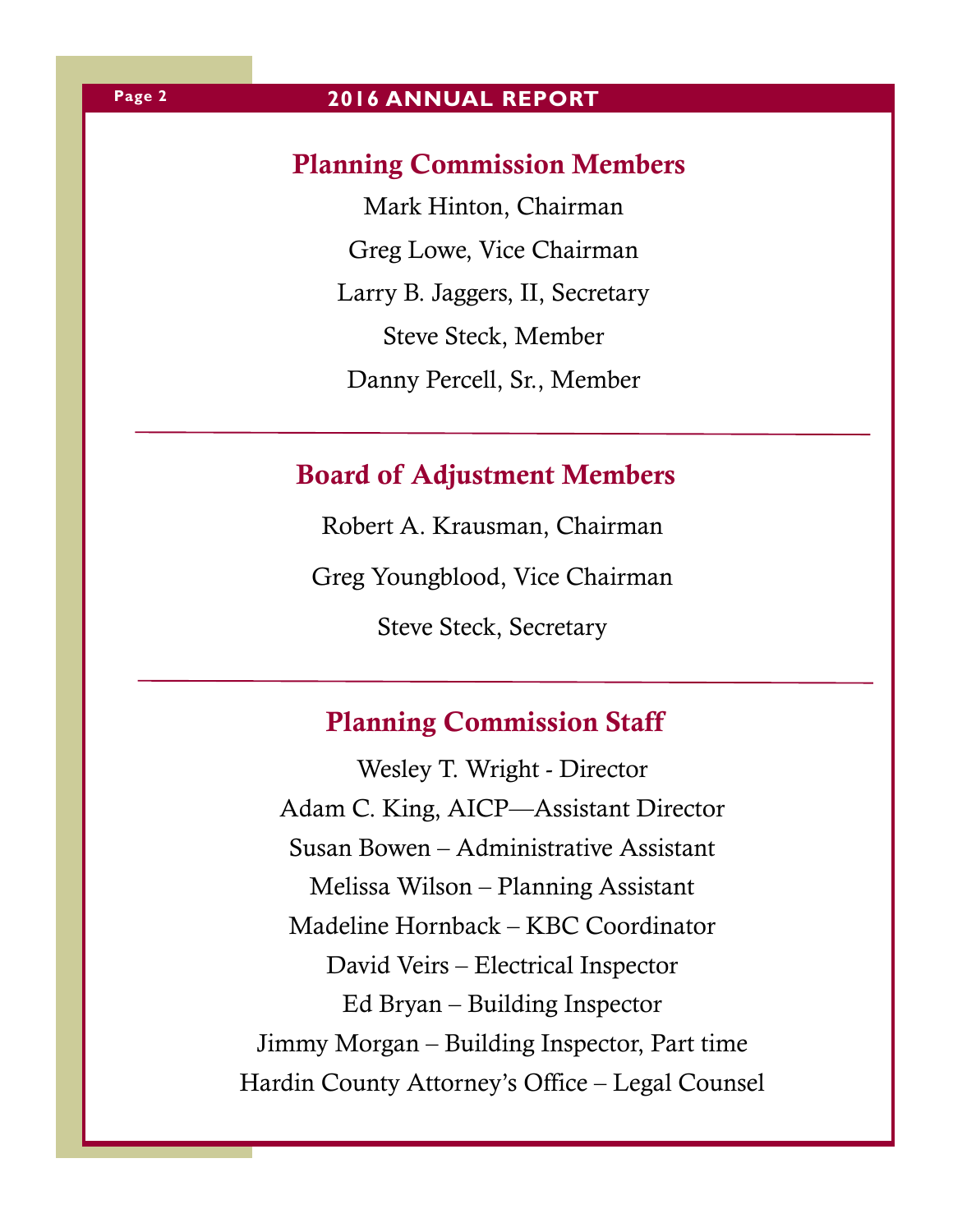## **2016 ANNUAL REPORT Page 3**

## Continuing Education Training

- KAPA Spring Conference, Bowling Green, KY
- OKI Regional Planning Conference, Indianapolis, IN
- KAPA Regional Conference, Owensboro, KY
- KY League of Cities Conference, Berea, KY
- CAAK Spring Conference, Louisville, KY
- CAAK Fall Conference, Land Between the Lakes, KY

## Project Activity of Notable Developments

- 1. CECILIA VALLEY ELEMENTARY SCHOOL—Construction of a 69,681 sq. ft. new elementary school near the intersection of Hardinsburg Road (KY 86) and Leitchfield Road (US 62) in Cecilia that will serve 600 students. This project fell under the State's Jurisdiction.
- 2. HARDIN COUNTY HONDA Expanded their existing parking lot by 135 spaces covering 0.90 acres for additional parking of new inventory on North Dixie Highway (US 31W).
- 3. CAR MART A 720 sq. ft. carwash was added onto an existing auto sales lot on North Dixie Highway (US 31W).
- 4. BAILEY'S MASONRY A 2.46 acre site on Battle Training Road (KY 434) was rezoned to Convenience Commercial (C-1) to allow for the construction of a 50' x 60' pole barn.
- 5. ETOWN MINI STORAGE An additional 3600 sq. ft. storage facility was added to the 2 acre site on South Dixie Highway (US 31W).
- 6. T & C MINI WAREHOUSES An additional 4800 sq. ft. storage facility was added to the 1.09 acre site on Sage Court in Rineyville, KY.
- 7. LEASOR FARMS & ELECTRIC— An additional 2.75 acres was rezoned to Convenience Commercial (C-1) to allow for two 3084 sq. ft. hoop barns to be constructed on Rineyville Road (KY 1600) in Rineyville on the now 6.76 acre site.
- 8. MATTINGLY AG ZONE—99.75 acres off Mack Thomas Road was rezoned from Rural Residential (R-2) to Agricultural (A-1) to preserve the existing farm land and allow for a second dwelling on the property.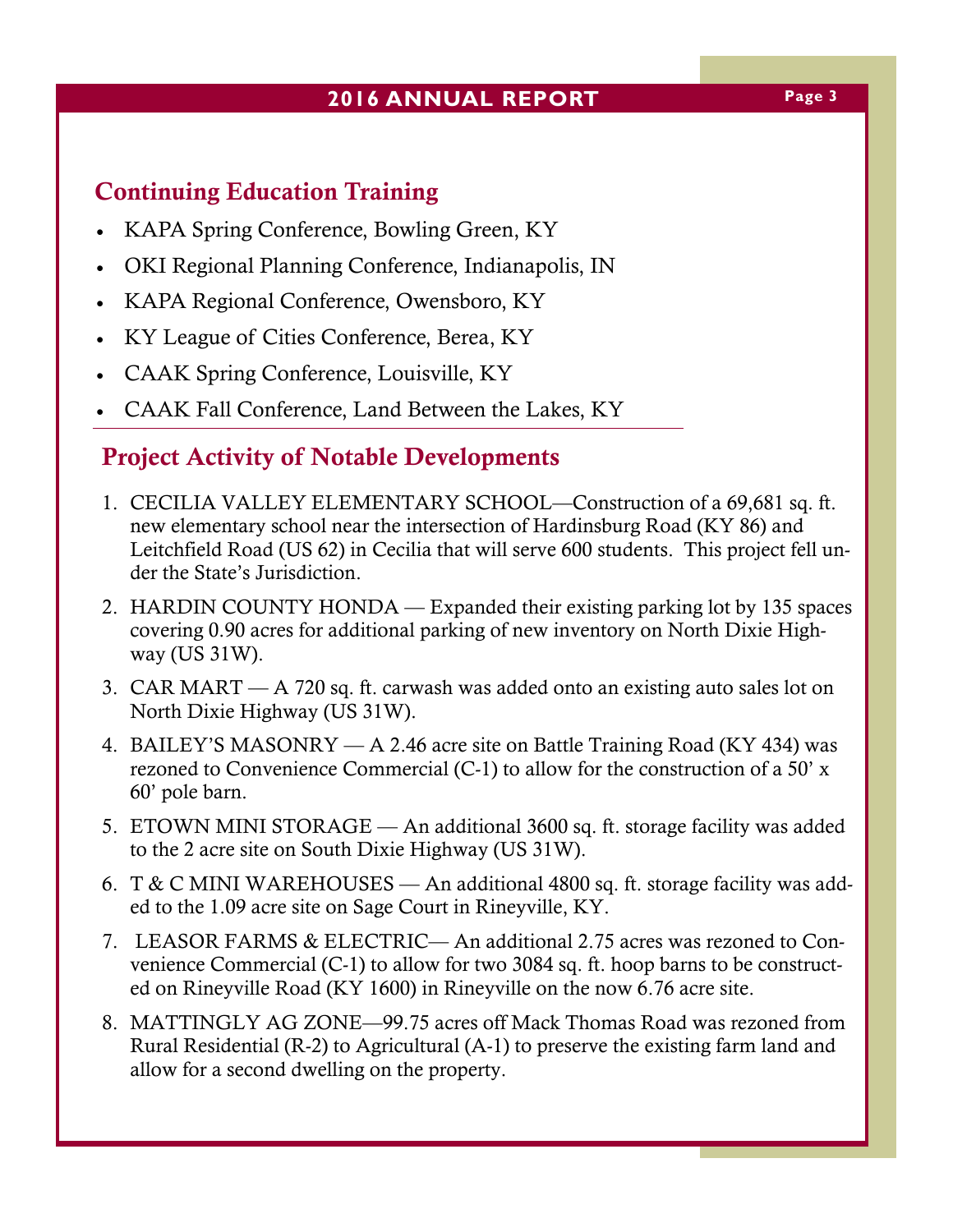- Plat approval had been consistent over the last four years, however, 2016 did see a decline in the total number recorded— 76. This is the lowest reporting total since 1998.
- The 5-year average has seen a decrease since 2001 from 168 (2001-2005) to 115 plats (2006-2010) to 93 plats (2011-2015) .
- The last 5-years have averaged 89 plats each year.





**Page 4**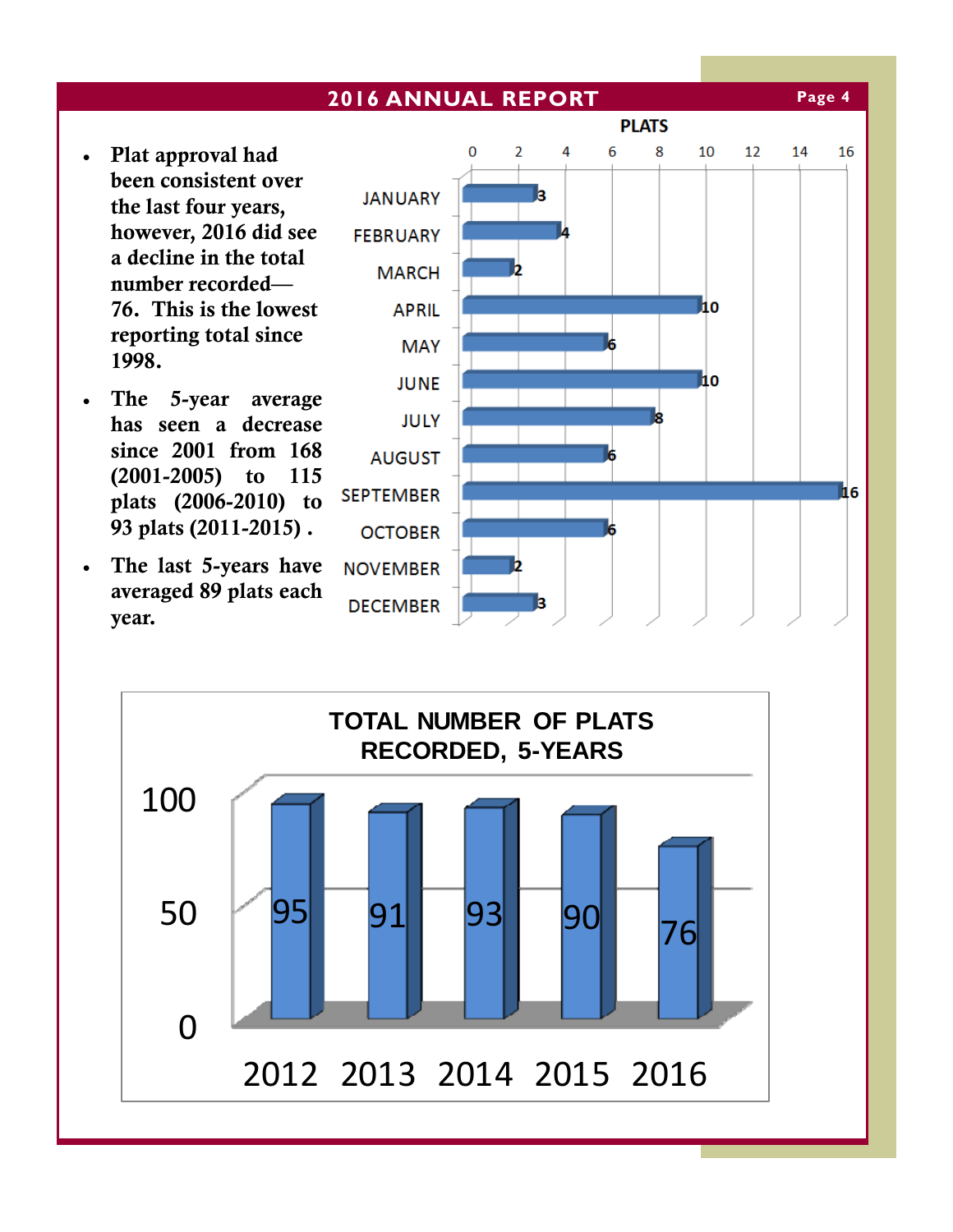- The total number of lots created by the plats decreased nearly 50 percent in 2016, with only 67 lots compared to the 130 lots of 2015.
- The 5-year trend for lots has seen a much greater decrease than the number of plats. Since 2001, the trend has decreased from 575 lots (2001-2005) to 362 lots (2006-2010) to 126 lots (2011-2015).
- The last 5-years have averaged 118 lots each year.





#### **Page 5**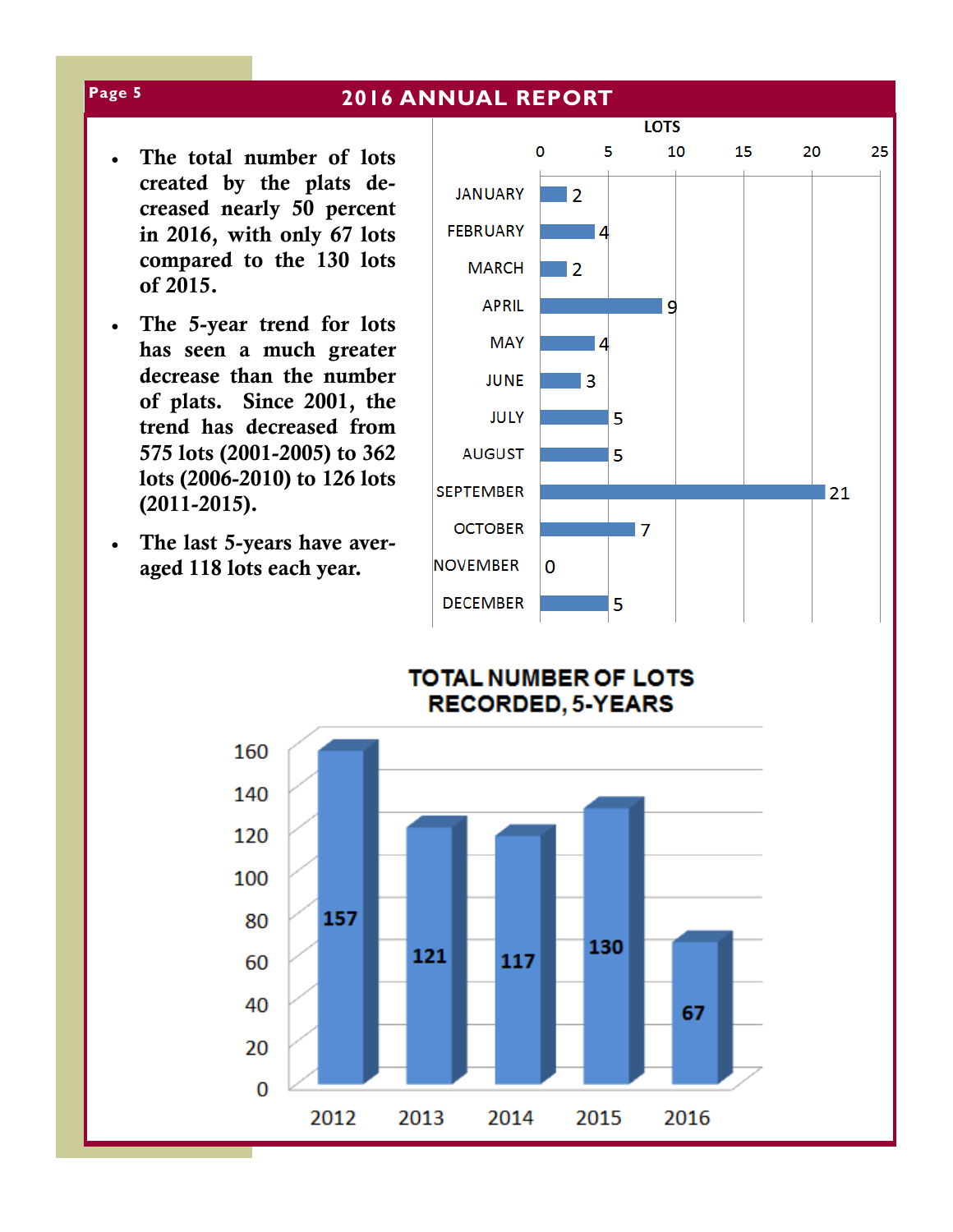

- Just as in 2015, Building Permits again increased in 2016, from 393 in 2015 to 432 in 2016. This is a welcomed upward trend after declining numbers for recent years culminating with 2014 posting the lowest number of permits issued in one year since 1991.
- While single family dwelling permits were up (122) and are consistently one of the most frequently issued types of permits; detached accessory structures (garages, barns and storage sheds) were once again the most issued type of permit, 125 for 2016.
- Total construction cost increased an amazing 68% from 2015, with more than \$47 million. Single family construction figures made up 48% of the cost.
- The total construction cost for 2016 was \$47,609,610.

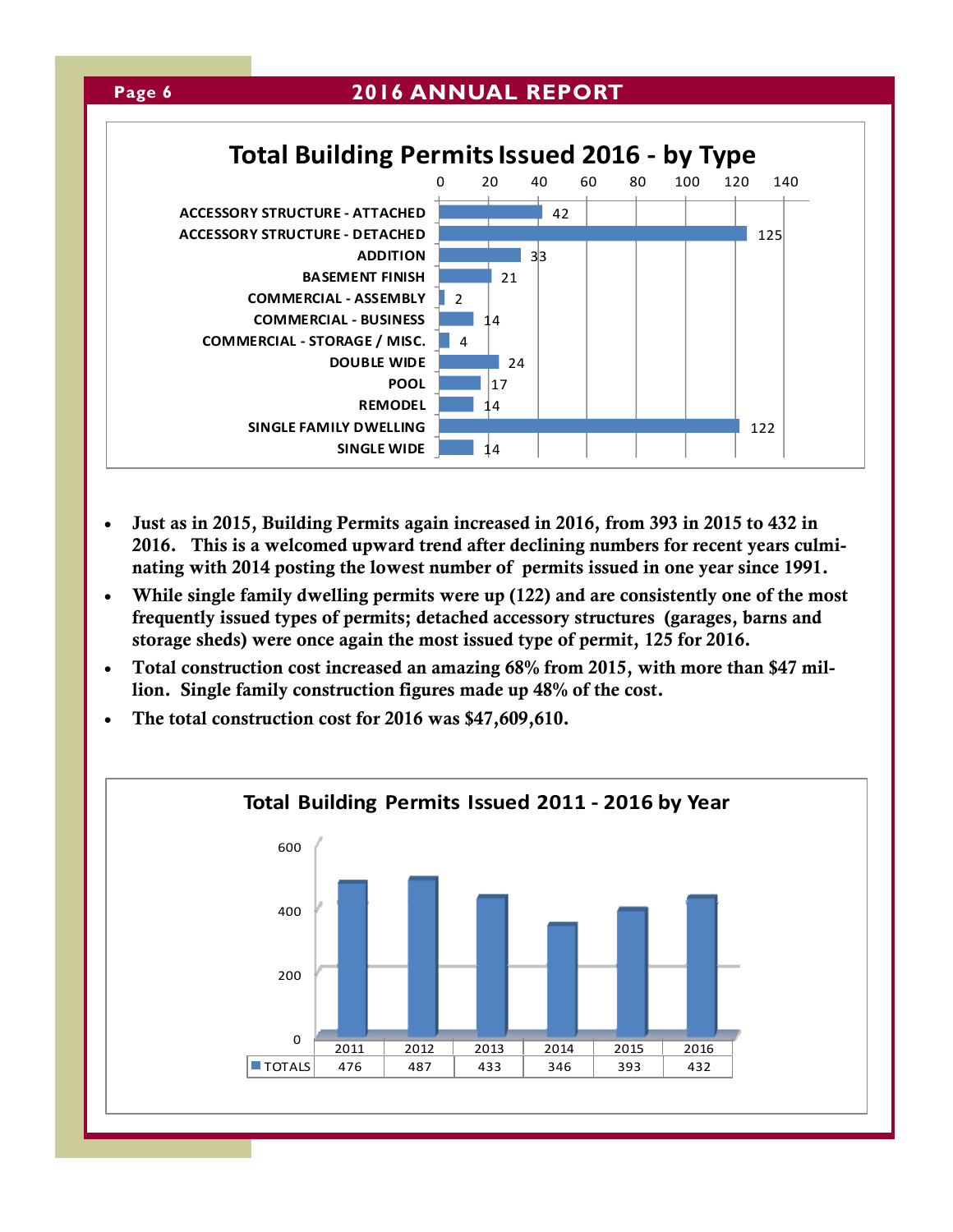

- 2016 Single Family Dwelling Permits increased to 122 compared to 99 in both 2014 and 2015. One hundred twenty-two is the second highest total in the last six years. Second only to 2012 with 131.
- For the last six years 2012 holds the record with 131 single family permits issued in a single year.
- The County has had an average of 114 Single Family Dwelling Permits per year for the most recent five-year period 2012-2016; for the five years prior, 2011-2015, the annual average was 113.

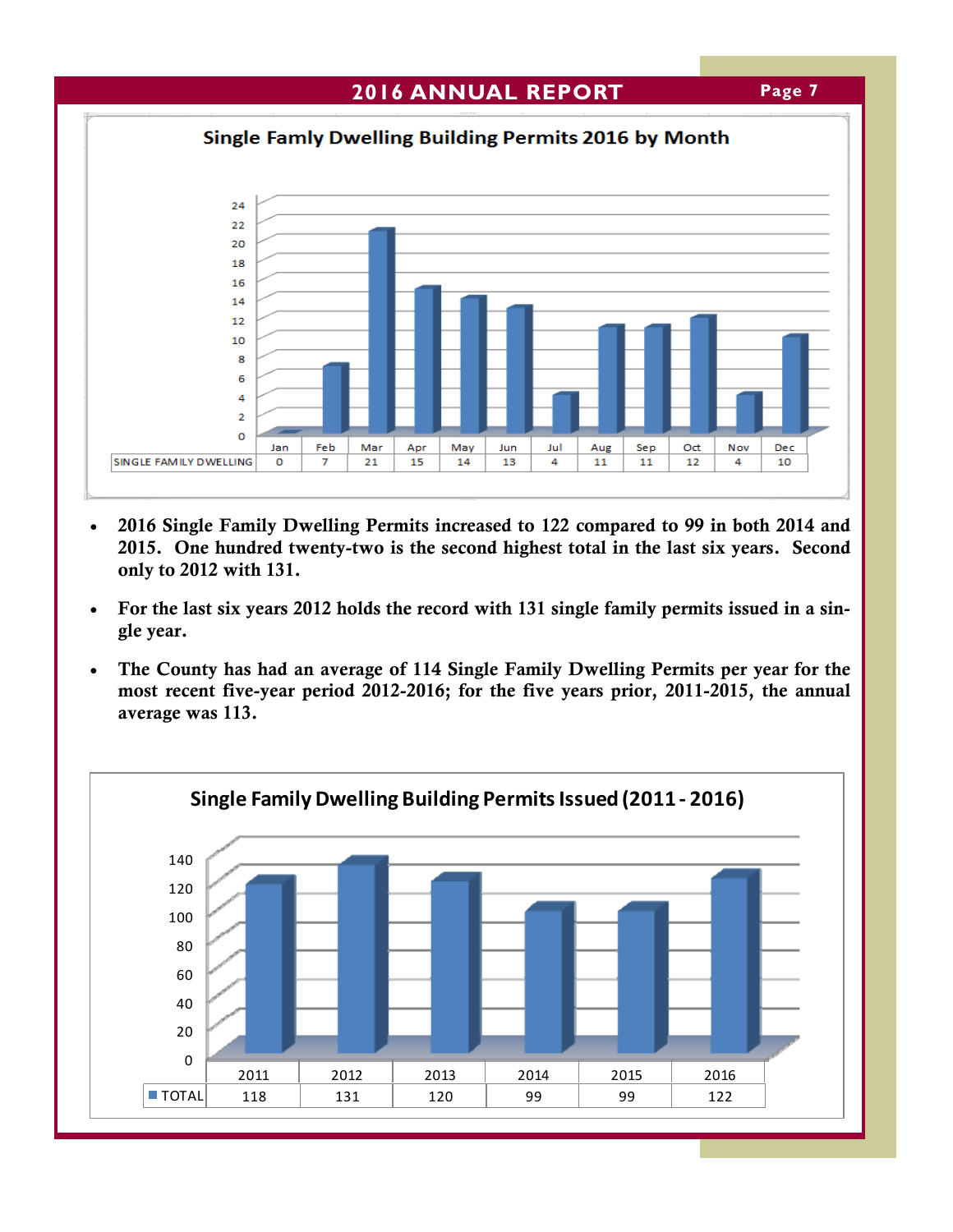

- The increase in total building permits issued in 2016 brought an increase in Building Inspections. There were 1015 Building Inspections performed in 2016 compared to 880 in 2015.
- 2013 remains the busiest building inspection year of the last five years.
- Building Inspections are performed on all new permitted construction.

| <b>Building Inspections Completed 2016</b> |          |                |            |          |                |          |          |                             |                   |                  |                          |     |       |
|--------------------------------------------|----------|----------------|------------|----------|----------------|----------|----------|-----------------------------|-------------------|------------------|--------------------------|-----|-------|
| 1/1/2016 TO 12/31/2016                     |          |                |            |          |                |          |          |                             |                   |                  |                          |     |       |
|                                            | Jan      | <b>Feb</b>     | <b>Mar</b> |          |                |          |          | Apr   May   Jun   Jul   Aug | Sep <sub>  </sub> | Oct <sub>1</sub> | <b>Nov</b>               | Dec | Total |
| <b>FINAL</b>                               | 21       | 27             | 26         | 22       | 32             | 34       | 38       | 30                          | 35                | 20               | 34                       | 39  | 358   |
| <b>FOOTER</b>                              | 9        | 2              | 25         | 30       | 30             | 50       | 21       | 29                          | 39                | 23               | 24                       | 16  | 298   |
| <b>FRAMING</b>                             | 17       | 6              | 8          | 11       | 17             | 20       | 20       | 24                          | 19                | 25               | 20                       | 20  | 207   |
| <b>RE-INSPECTION</b>                       | $\Omega$ | 1              | 1          | $\Omega$ | 3              | 2        | 1        | $\overline{4}$              | $\overline{4}$    | 3                | $\overline{\mathcal{A}}$ | 3   | 26    |
| <b>STATUS CHECK</b>                        | $\Omega$ | $\overline{7}$ | 24         | 8        | 6              | 6        | 4        | 8                           | 9                 | 6                | 14                       | 18  | 110   |
| <b>STOP WORK</b>                           | $\Omega$ | $\Omega$       | 1          | 3        | $\overline{4}$ | $\Omega$ | $\Omega$ | $\overline{2}$              | $\overline{0}$    | $\overline{2}$   | 3                        | 1   | 16    |
| <b>TOTAL</b>                               | 47       | 43             | 85         | 74       | 92             | 112      | 84       | 97                          | 106               | 79               | 99                       | 97  | 1015  |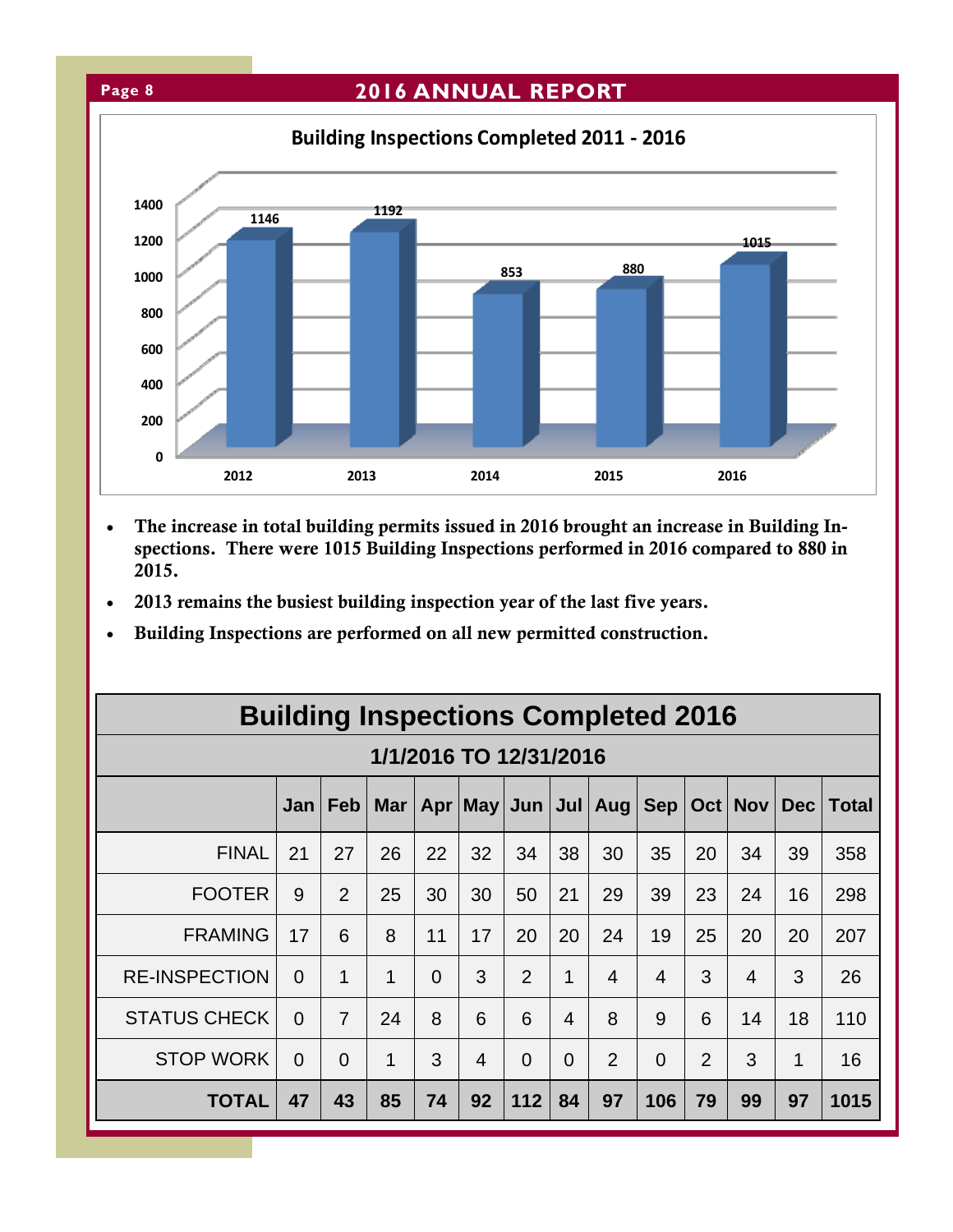![](_page_8_Figure_0.jpeg)

- Plan Reviews are performed for all new single family dwellings with total roofed area of 2000 square feet or more; basement remodels/finishes and non-residential projects that fall under local jurisdiction.
- The number of reviews slightly decreased in 2016, from 132 to 129.
- The number of single family dwelling reviews were up but commercial & industrial reviews were down by more than half.

| <b>Building Plan Review Summary - 2016</b> |                                                                                                                                           |                |             |              |             |              |                |                |                |    |                 |              |     |
|--------------------------------------------|-------------------------------------------------------------------------------------------------------------------------------------------|----------------|-------------|--------------|-------------|--------------|----------------|----------------|----------------|----|-----------------|--------------|-----|
| Review Date 1/1/2016 TO 12/31/2016         |                                                                                                                                           |                |             |              |             |              |                |                |                |    |                 |              |     |
|                                            | <b>Nov</b><br><b>May</b><br><b>Sep</b><br>Oct <sub>1</sub><br><b>Dec</b><br><b>Feb</b><br>Jun<br>Jul<br><b>Mar</b><br>Aug  <br>Jan<br>Apr |                |             |              |             |              |                |                |                |    | <b>Total</b>    |              |     |
| <b>Single Family</b>                       | $\boldsymbol{0}$                                                                                                                          | 6              | 15          | 12           | 11          | 12           | $\overline{2}$ | 8              | 10             | 9  | 4               | 6            | 95  |
| <b>Basement Finish</b>                     | $\overline{2}$                                                                                                                            | 1              | 1           | $\mathbf{0}$ | 1           | $\mathbf{3}$ | $\mathbf 1$    | $\overline{3}$ | $\overline{2}$ | 3  | $\mathbf 1$     | $\mathbf{3}$ | 21  |
| <b>Commercial</b>                          | $\bf{0}$                                                                                                                                  | $\overline{2}$ | $\mathbf 1$ | 1            | $\mathbf 0$ | $\mathbf{1}$ | 2 <sup>2</sup> | $\overline{3}$ | 1              |    | $\mathbf 1$     | 1            | 13  |
| <b>Totals</b>                              | $\overline{2}$                                                                                                                            | 9              | 17          | 13           | 12          | 16           | 5              | 14             | 13             | 12 | $6\phantom{1}6$ | 10           | 129 |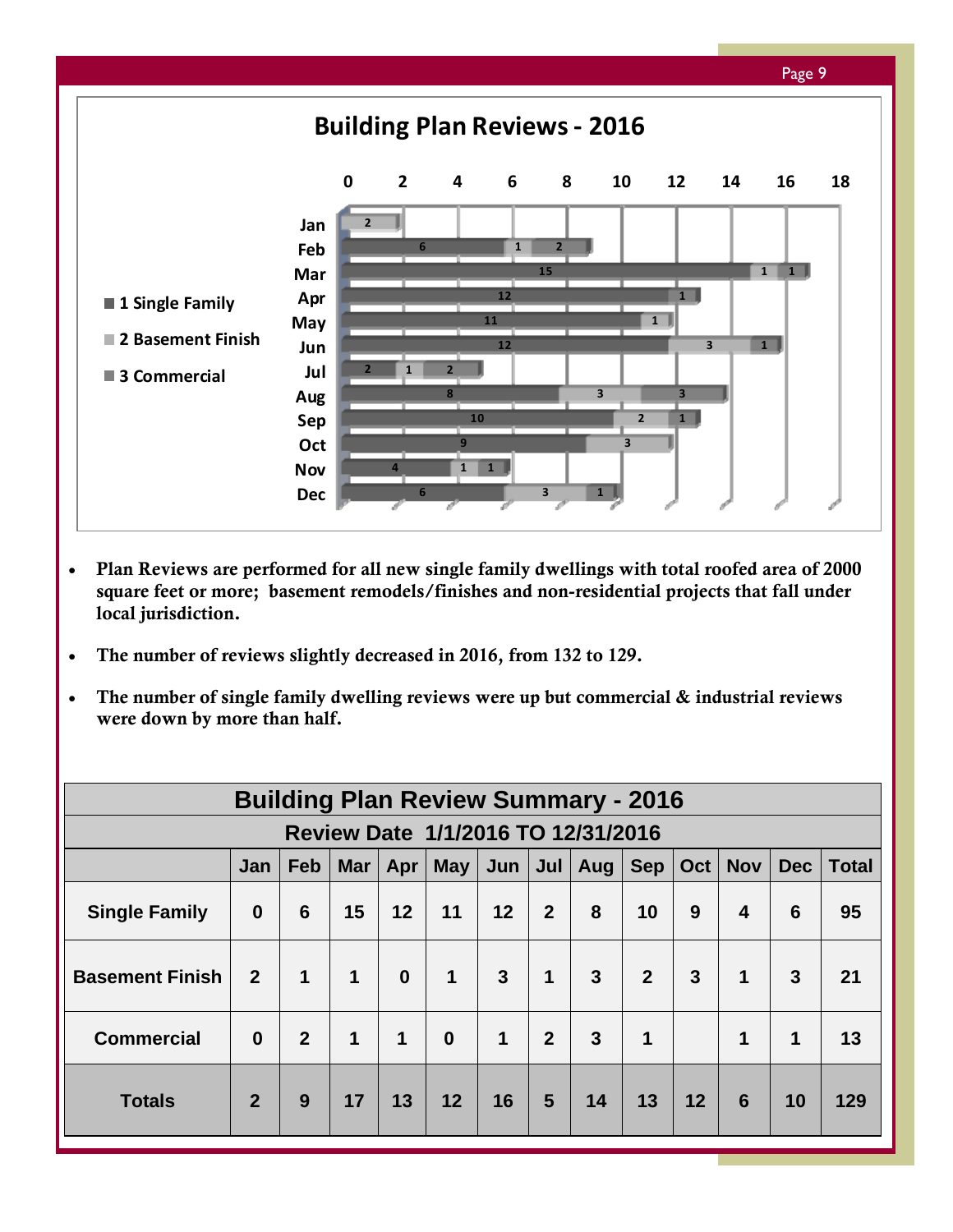## Page 10 **2016 ANNUAL REPORT**

**0 400 800 1200 1600 2000 2012 2013 2014 2015 2016** 1479 1481 1500 1641 1637 **Electrical Inspections Completed 2011‐2016**

- A total of 1,637 electrical inspections were completed in 2016.
- The total number of electrical inspections performed in 2016 was only slightly lower than in 2015.
- For the last five years, 2015 had the greatest number of electrical inspections.
- Electrical Inspections have remained above 1600 for the past two years.

| <b>Electrical Inspections Completed 2016</b> |                |          |                |                         |                         |                |           |                         |     |     |                         |          |                                                       |
|----------------------------------------------|----------------|----------|----------------|-------------------------|-------------------------|----------------|-----------|-------------------------|-----|-----|-------------------------|----------|-------------------------------------------------------|
|                                              |                |          |                |                         | 1/1/2016 TO 12/31/2016  |                |           |                         |     |     |                         |          |                                                       |
|                                              |                |          |                |                         |                         |                |           |                         |     |     |                         |          | Jan Feb Mar Apr May Jun Jul Aug Sep Oct Nov Dec Total |
| <b>FINAL</b>                                 | 53             | 55       | 61             | 71                      | 55                      | 70             | 78        | 53                      | 87  | 79  | 68                      | 94       | 824                                                   |
| <b>RE-INSPECTION</b>                         | $\overline{2}$ | 4        | 4              | $\overline{\mathbf{4}}$ | 6                       | $\overline{7}$ | 3         | $\mathbf{2}$            | 8   | 6   | $\mathbf{2}$            | 6        | 54                                                    |
| <b>ROUGH</b>                                 | 25             | 24       | 27             | 29                      | 27                      | 41             | 34        | 39                      | 48  | 49  | 43                      | 42       | 428                                                   |
| <b>SERVICE EN-</b><br><b>TRANCE</b>          | $\bf{0}$       | $\bf{0}$ | $\bf{0}$       | $\bf{0}$                | 1                       | $\Omega$       | 6         | 1                       | 1   | 1   | $\bf{0}$                | $\Omega$ | 10                                                    |
| <b>STATUS CHECK</b>                          | 3              | 6        | 3              | $\overline{\mathbf{4}}$ | 6                       | 1              | 5         | $\overline{\mathbf{4}}$ | 1   | 3   | 3                       | 4        | 43                                                    |
| <b>TEMP ON MAIN</b>                          | 21             | 16       | 13             | 17                      | 11                      | 22             | 10        | 24                      | 20  | 22  | 36                      | 31       | 243                                                   |
| <b>TEMPORARY POLE</b>                        | 1              | $\bf{0}$ | $\overline{2}$ | 3                       | $\overline{\mathbf{4}}$ | 3              | 4         | 5                       | 3   | 3   | $\overline{\mathbf{4}}$ | 3        | 35                                                    |
| <b>TOTAL</b>                                 | 105            | 105      | 110            | 128                     | 110                     |                | 144   140 | 128                     | 168 | 163 | 156                     | 180      | 1637                                                  |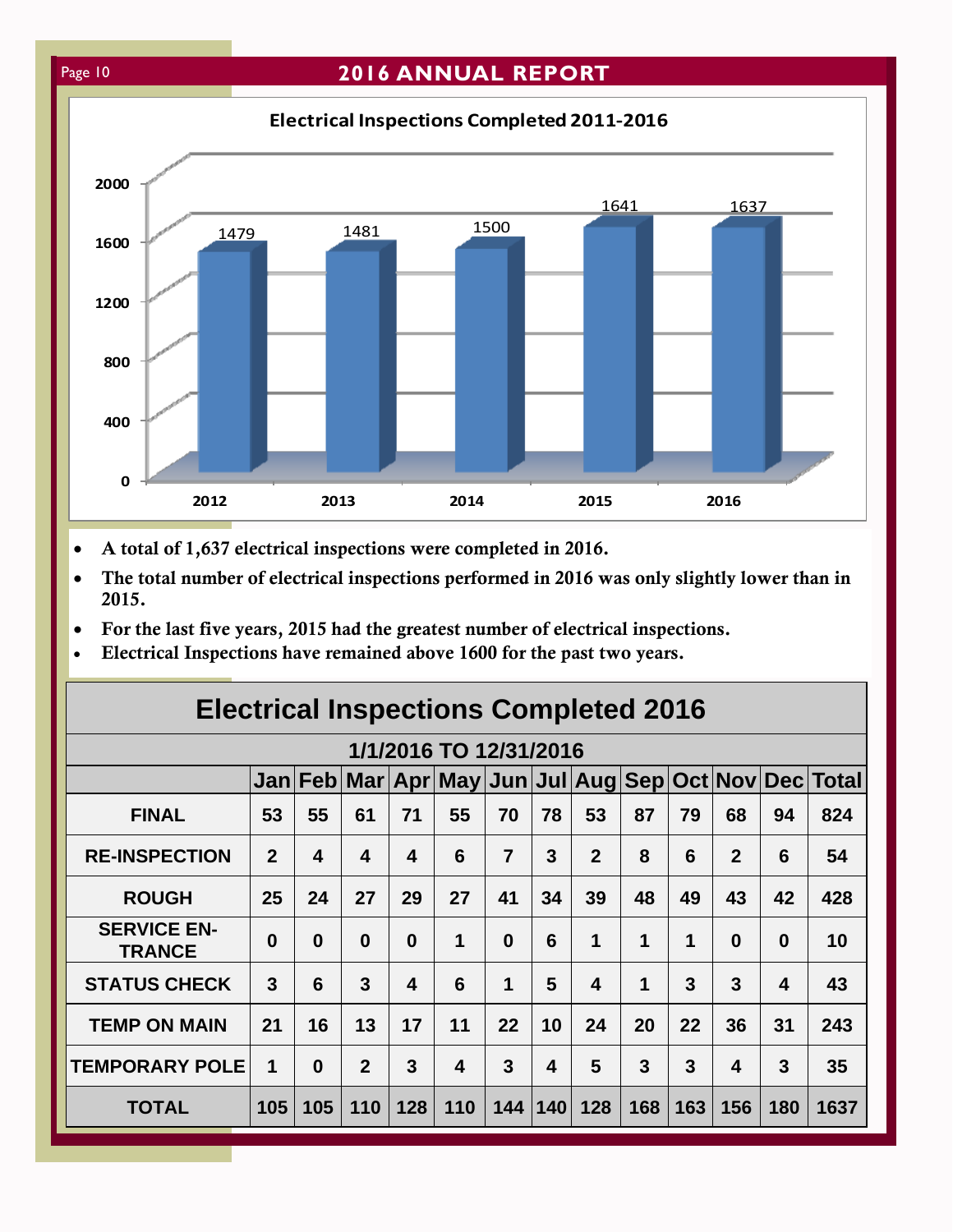Construction activities bounced back from 2015 by gaining a nearly 70 percent increase with over \$47 million dollars. Single family dwelling construction made up the majority with 48% or \$23 million dollars of the total and total commercial came in at number two with 37% or over \$17 million dollars.

 The total construction cost of the four reporting jurisdictions showed an overall increase of 9% from the 2015 total of \$117 million. The increase is due to the fact that Elizabethtown stayed consistent with their previous year total, only increasing by 2 percent, and Hardin County making the largest percentage gain of over 68 percent. Radcliff and Vine Grove both saw lower construction costs in 2016, compared to 2015. Elizabethtown continues to make up the majority of the construction cost pie and has since 2011. Only in 2010 did Hardin County make up the majority (34% / \$53 million). The most Hardin County has reported was in 2005, with \$71 million dollars. This was the first year of reporting construction dollars.

![](_page_10_Figure_3.jpeg)

## **TOTAL CONSTRUCTION COST, 2016**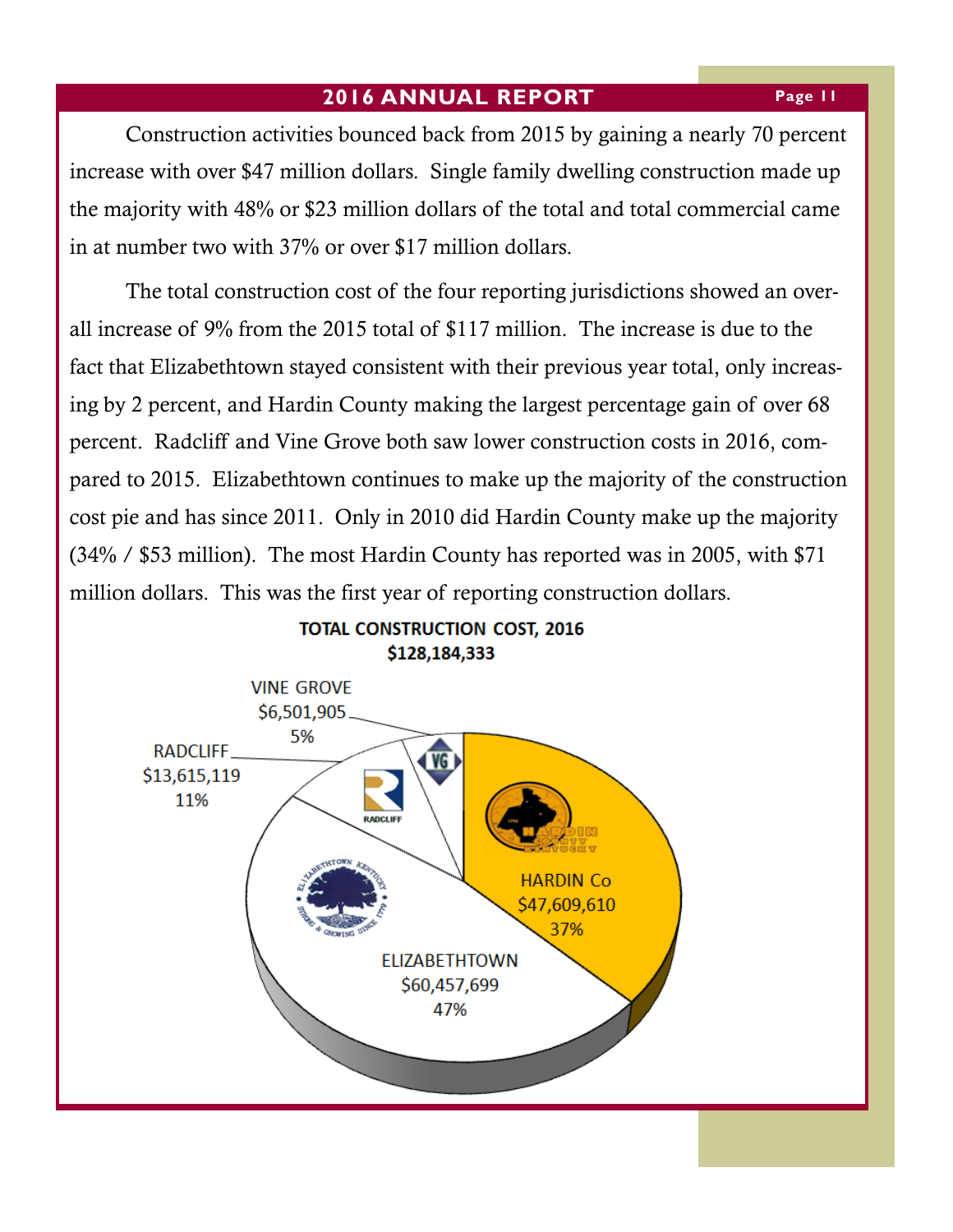The Planning and Development Commission Staff has been active in the past year with public hearings, development plans and permits. The following table illustrates the workload for 2016.

| <b>Application</b><br><b>Type</b> | No. of<br><b>Applications</b> | <b>Approved</b> | <b>Expired</b> | <b>Denied</b> | Withdrawn | <b>Pending</b> |
|-----------------------------------|-------------------------------|-----------------|----------------|---------------|-----------|----------------|
| <b>CONDITIONAL</b>                |                               |                 |                |               |           |                |
| USE PERMIT                        | 18                            | 16              | $\Omega$       | 0             |           |                |
| <b>DEVELOPMENT</b>                |                               |                 |                |               |           |                |
| <b>PLAN</b>                       |                               | 4               | $\mathbf 1$    |               |           | $\overline{2}$ |
| <b>ZONING CHANGE</b>              | 8                             | 8               | 0              | O             |           |                |
| <b>PLAT REVOKE</b>                | 1                             |                 | 0              |               |           |                |
| <b>ROAD CLOSING</b>               | 1                             |                 | O              |               |           |                |
| <b>SITE PLAN</b>                  | 29                            | 27              | 0              |               |           | $\overline{2}$ |
| <b>VARIANCE</b>                   | 21                            | 19              | 0              |               | $\Omega$  | $\overline{2}$ |
| <b>TOTAL</b>                      | 85                            | 76              |                |               |           |                |

- A total of 8 Zoning Changes were considered by the Planning Commission during 2016, three rezoning to Commercial, three downzoning to Residential, one to Industrial Holding and one to the Agricultural zone. The Planning Commission also considered one Road Closing Request and one request to Revoke a Plat.
- The Commission Staff reviews all Development Plans and Site Plans. A total of 7 Development Plans for Commercial and Industrial projects were reviewed along with 29 Site Plans for Residential related projects.
- A total of 39 applications were considered by the Board of Adjustment during 2016 for Conditional Use Permits and Variances. The Board also considered one Administrative Review and one Administrative Appeal.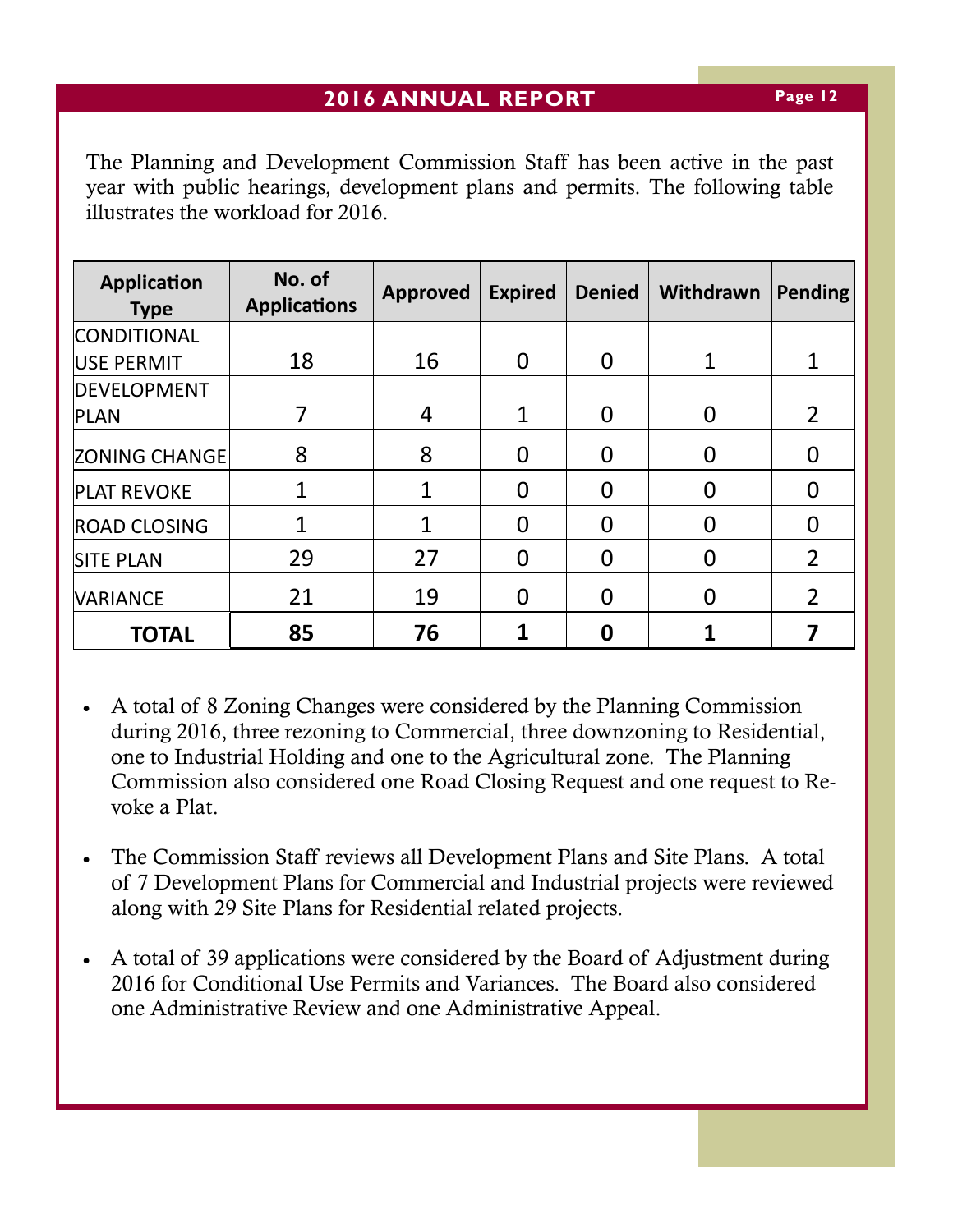## VIOLATIONS REPORT 2016

If a violation of the county ordinance occurs, or is alleged to have occurred, any person may file a written complaint or otherwise make a report to the Planning Commission. Such a complaint, stating the causes and basis thereof, can be filed anonymously with the Planning Staff. Reports of violations are coordinated with the Hardin County Code Enforcement Officer and the Hardin County Property Maintenance Code.

A violation notice will be issued to the property owner after a staff member has investigated the complaint. The DEVELOPMENT GUIDANCE SYSTEM, ZONING ORDINANCE, 2009 enables the Commission to regulate and provide relief towards a number of items such as wrecked and/or inoperative vehicles, multiple dwellings, and commercial activity in a residential zone.

A notice of violation typically establishes a time period for the property to come into compliance. Should the property owner fail to correct said violation the Commission then forwards the violation on to the Office of the Hardin County Attorney's for resolution.

In 2016, a total of thirteen (13) violations were investigated via a Site Visit and resulted in letters being mailed out.

![](_page_12_Picture_7.jpeg)

| <b>VIOLATION TYPE</b>                           | # OF INVESTIGATIONS |
|-------------------------------------------------|---------------------|
| <b>Inoperable Vehicles</b>                      |                     |
| RV's used as Dwellings                          | 3                   |
| <b>Running Business without Approvals</b>       | 5                   |
| <b>Construction Activities without a Permit</b> |                     |
| <b>TOTAL</b>                                    | 13                  |